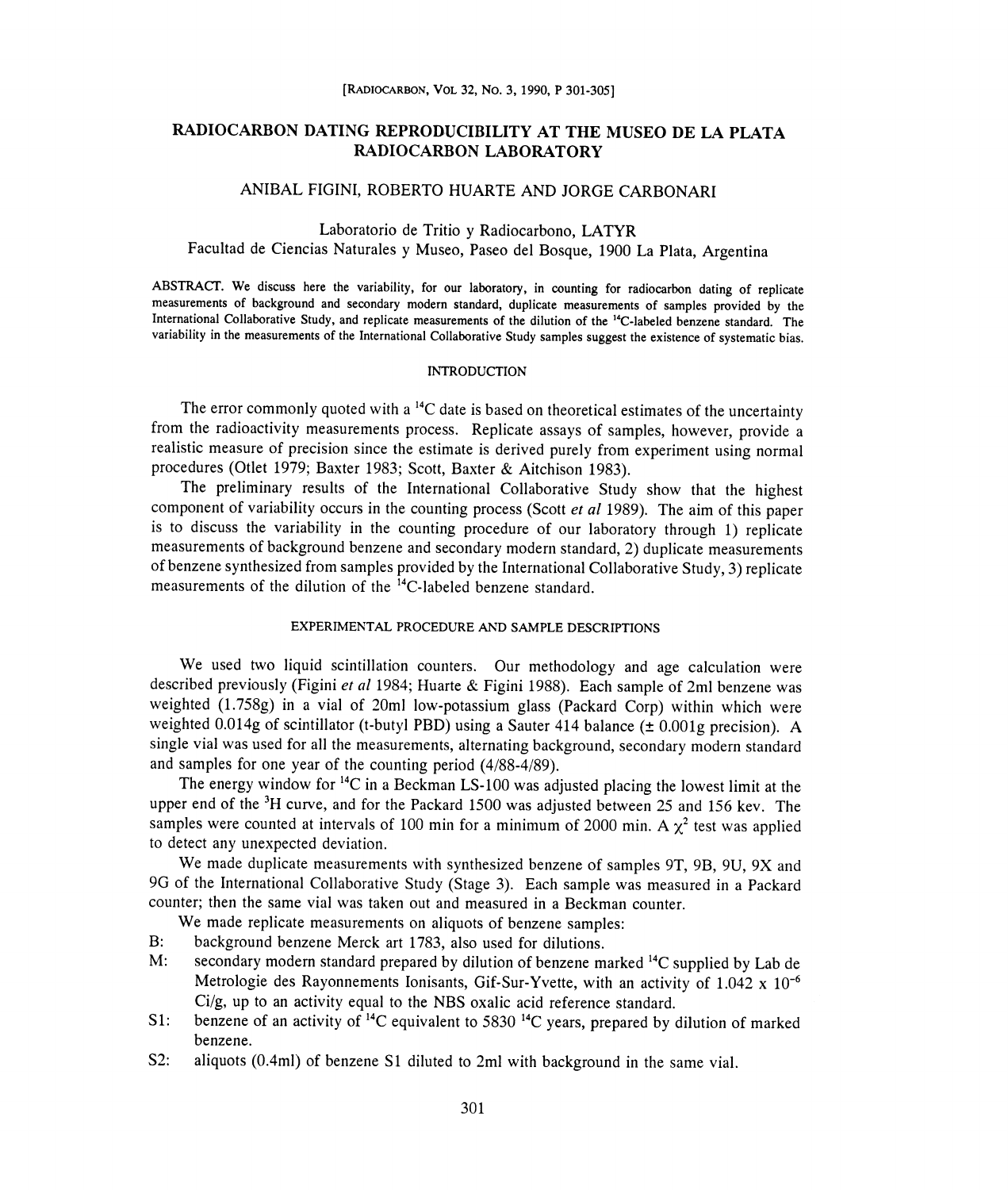# RESULTS AND DISCUSSION DISCUSSION

For comparison of the results, we used pooled means calculated without weighting and pooled means calculated with weighting and test procedures of Ward and Wilson (1978).

means calculated with weighting and test procedures of Ward and Wilson (1978).<br>Tables 1 and 2 show the results of background B and secondary modern standard M samples from two counters. We rejected one result in the measurements of M in the Beckman counter because it was more than three standard deviations  $(\sigma)$  from the mean of the series. The individual count rates of B and M were not significantly different and there is a good reproducibility.

| count rates of B and M were not significantly different and there is a good reproducibility.<br>TABLE 1<br>Background B |                                     |                                   |  |
|-------------------------------------------------------------------------------------------------------------------------|-------------------------------------|-----------------------------------|--|
| Sample                                                                                                                  | Beckman LS-100<br>$cpm \pm 1\sigma$ | Packard 1500<br>$cpm \pm 1\sigma$ |  |
| l                                                                                                                       | $5.165 \pm 0.066$                   | $2.794 \pm 0.050$                 |  |
| $\overline{c}$                                                                                                          | $5.053 \pm 0.045$                   | $2.732 \pm 0.052$                 |  |
| 3                                                                                                                       | $5.141 \pm 0.068$                   | $2.705 \pm 0.050$                 |  |
| $\overline{\mathbf{4}}$                                                                                                 | $5.107 \pm 0.041$                   | $2.714 \pm 0.052$                 |  |
| 5                                                                                                                       | $5.166 \pm 0.061$                   | $2.792 \pm 0.048$                 |  |
| 6                                                                                                                       |                                     | $2.747 \pm 0.055$                 |  |
| 7                                                                                                                       |                                     | $2.776 \pm 0.043$                 |  |
| 8                                                                                                                       |                                     | $2.804 \pm 0.043$                 |  |
| 9                                                                                                                       |                                     | $2.853 \pm 0.031$                 |  |
| 10                                                                                                                      |                                     | $2.705 \pm 0.030$                 |  |
| 11                                                                                                                      |                                     | $2.754 \pm 0.033$                 |  |
| Pooled means with                                                                                                       |                                     |                                   |  |
| weighting $\pm 1\sigma$<br>Pooled means no                                                                              | $5.112 \pm 0.024$                   | $2.766 \pm 0.012$                 |  |
| weighting $\pm 1\sigma$                                                                                                 | $5.126 \pm 0.021$                   | $2.761 \pm 0.014$                 |  |

The correlation coefficients indicate that these results are independent of the time period in which the measurements were done. The standard deviations of the unweighted and weighted means are approximately equal. The overall means values are determined (plus  $\sigma$ ) from subsequent insertion in the age calculation equation.

equent insertion in the age calculation equation.<br>Table 3 shows the results of the duplicate counts of the International Collaborative Study samples. Sample values in both counters agreed, with the exception of 9B and 9G, which were significantly different (Ward & Wilson 1978). The  $^{14}C$  ages obtained in our lab are not significantly different from the numerical average of all the results for each sample with the significantly different from the numerical average of all the results for each sample with the<br>exception of 9G (the results of other laboratories were sent by Marian Scott). We find a positive correlation between the following two variables regarding each test sample: 1) our dates and 2) the difference between our dates and the numerical averages of all laboratories' results. This is evidence for systematic bias in our lab. It is possible that the bias is caused by problems in modern standard count-rate evaluation and it is also probable that it is due to variability among laboratories in the chemical process during preparation for counting.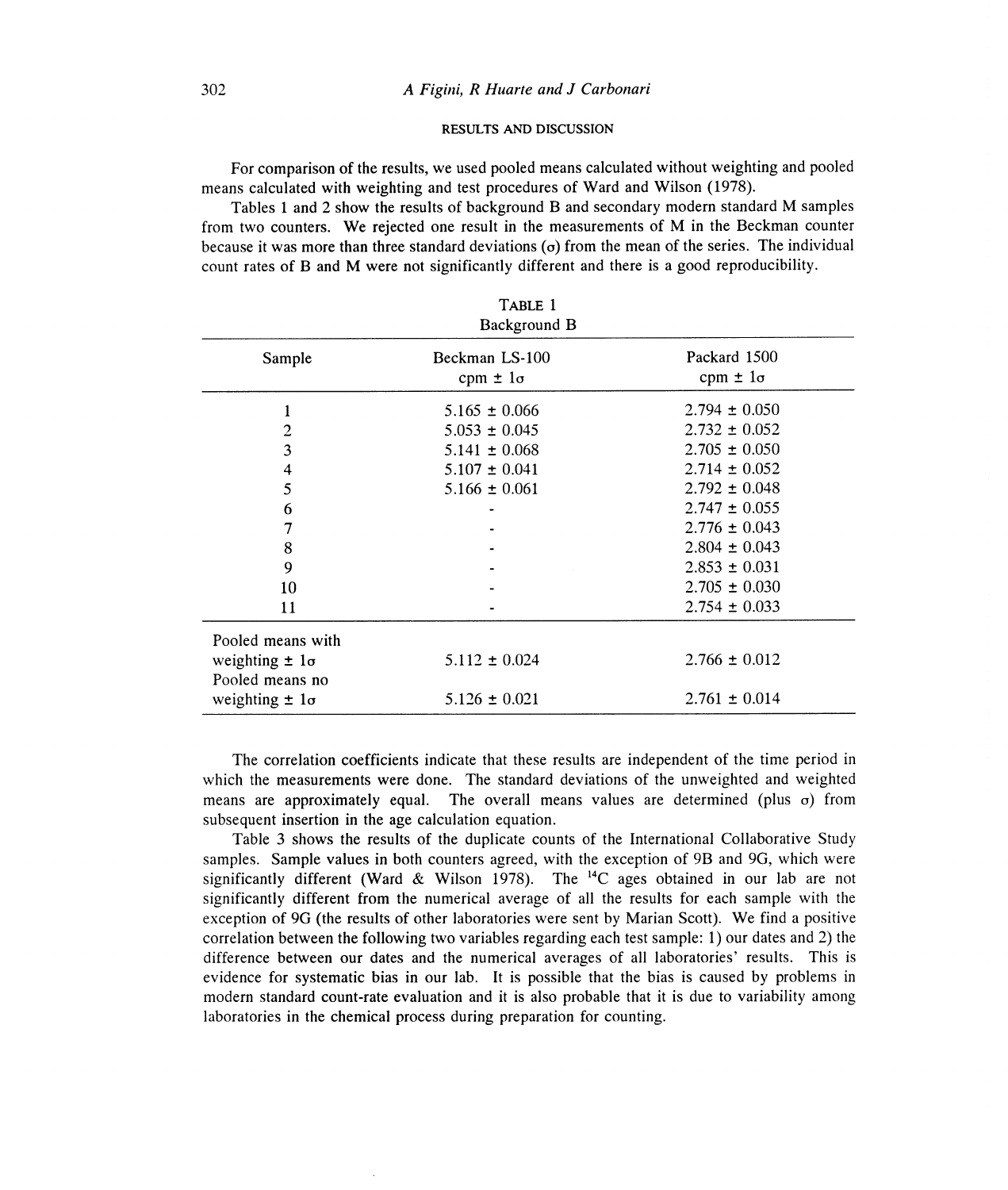| Secondary Modern Standard M |                                     |                                   |  |
|-----------------------------|-------------------------------------|-----------------------------------|--|
| Sample                      | Beckman LS-100<br>$cpm \pm 1\sigma$ | Packard 1500<br>$cpm \pm 1\sigma$ |  |
| $\mathbf{1}$                | $14.790 \pm 0.079$                  | $14.522 \pm 0.127$                |  |
| $\boldsymbol{2}$            | $14.856 \pm 0.143$                  | $14.614 \pm 0.128$                |  |
| 3                           | $14.796 \pm 0.076$                  | $14.409 \pm 0.133$                |  |
| 4                           | $14.702 \pm 0.080$                  | $14.509 \pm 0.133$                |  |
| 5                           | $14.764 \pm 0.098$                  | $14.690 \pm 0.128$                |  |
| 6                           | $14.552 \pm 0.099$                  | $14.677 \pm 0.095$                |  |
| 7                           | $14.859 \pm 0.059$                  | $14.806 \pm 0.110$                |  |
| 8                           | $14.899 \pm 0.094$                  | $14.710 \pm 0.110$                |  |
| 9                           | $14.870 \pm 0.066$                  | $14.676 \pm 0.121$                |  |
| 10                          |                                     | $14.868 \pm 0.082$                |  |
| 11                          |                                     | $14.725 \pm 0.083$                |  |
| 12                          |                                     | $14.808 \pm 0.078$                |  |
| 13                          |                                     | $14.601 \pm 0.077$                |  |
| 14                          |                                     | $14.625 \pm 0.077$                |  |
| Pooled means with           |                                     |                                   |  |
| weighting $\pm 1\sigma$     | $14.800 \pm 0.027$                  | $14.685 \pm 0.026$                |  |
| Pooled means no             |                                     |                                   |  |
| weighting $\pm 1\sigma$     | $14.788 \pm 0.036$                  | $14.660 \pm 0.034$                |  |

TABLE 2

| Duplicate counts of International Collaborative Study samples |                 |               |                |     |                |
|---------------------------------------------------------------|-----------------|---------------|----------------|-----|----------------|
| Sample                                                        | Beckman LS-100* | Packard 1500* | $Mean**$       | DТ  | $T^{\ddagger}$ |
| 9T Shell                                                      | $600 \pm 80$    | $590 \pm 70$  | $660 \pm 210$  | 0.1 | 0.0            |
| 9B Wood 1                                                     | $2480 \pm 70$   | $2290 \pm 50$ | $2228 \pm 115$ | 2.2 | 4.9            |
| 9U Wood 2                                                     | $420 \pm 90$    | $360 \pm 60$  | $297 \pm 154$  | 0.5 | 0.3            |
| 9X Peat                                                       | $3630 \pm 100$  | $3480 \pm 90$ | $3378 \pm 87$  | 1.1 | 1.2            |
| 9G Peat                                                       | $3530 \pm 60$   | $3780 \pm 70$ | $3388 \pm 120$ | 2.7 | 7.3            |

TABLE 3 3

\*  ${}^{14}C$  age  $\pm 1\sigma$ 

\*\* Mean (Ap), numerical average of all results for each sample. Stage 3 International Collaborative Study (Scott, pers commun).

 $\uparrow$  D = diff/( $\sigma_1^2 + \sigma_2^2$ )<sup>14</sup><br>  $\uparrow$  T =  $\sum_{1}^{n} (Age_i - Ap)^2/\sigma_i^2$ 

Table 4 shows the results with portions of the same sample, benzene S1, in both counters. There was one rejection in the Beckman counter; it was  $>3\sigma$  from the mean of the series. Statistical test T (a  $\chi^2$  distribution on n–1 degrees of freedom) showed that the numerical value was in all cases close to the appropriate number of degrees of freedom. The overall mean ages obtained in both counters are not to be judged significantly different and they are completely in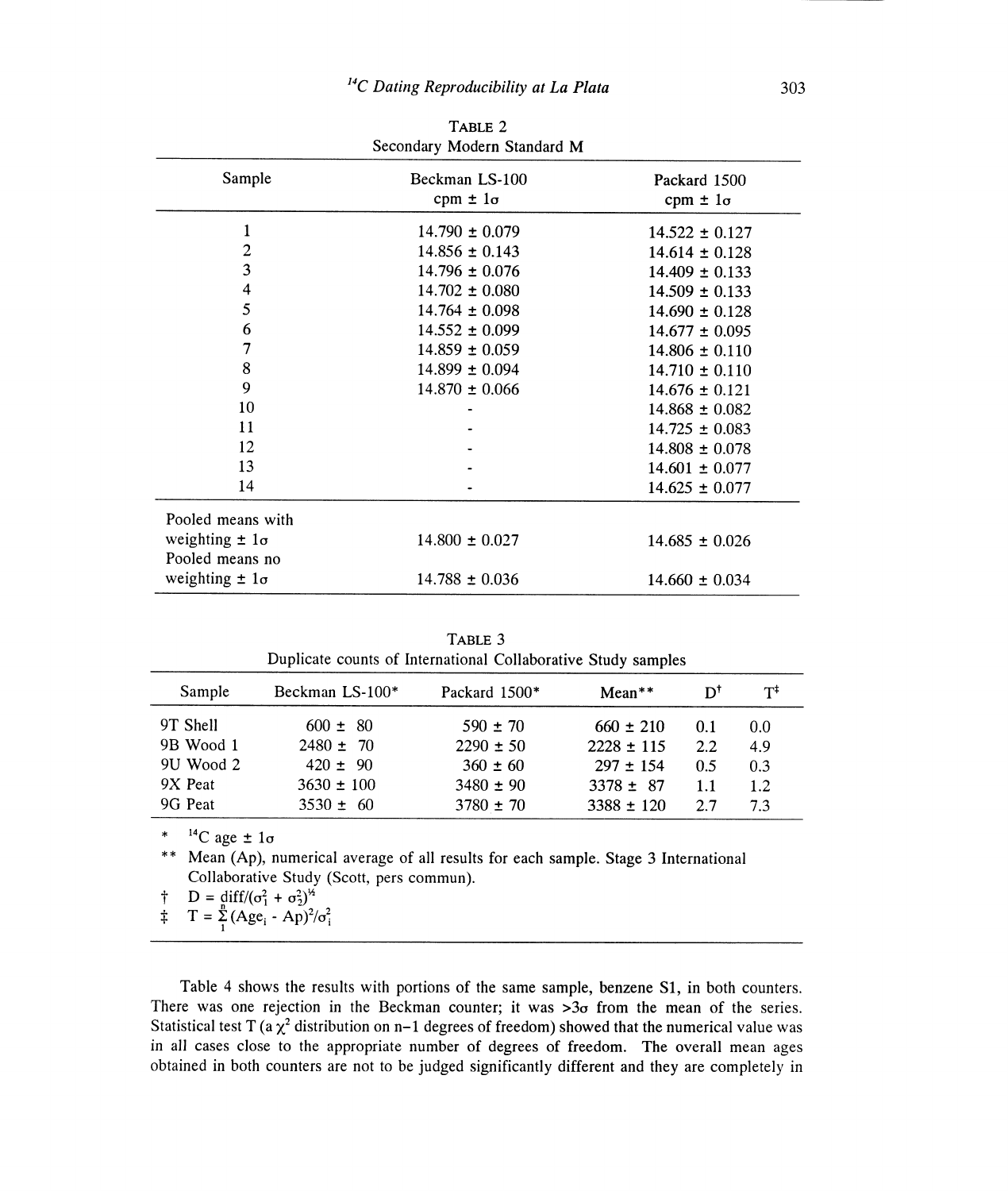agreement with the expected value (5830<sup>14</sup>C yr). The standard deviation from unweighted and weighted means are approximately equal. The results suggest good reproducibility in the counting process in our lab during the study period.

| TABLE 4<br>Replicate counts of S1 sample |                 |                |  |
|------------------------------------------|-----------------|----------------|--|
| Sample                                   | Beckman LS-100* | Packard 1500*  |  |
|                                          | $5780 \pm 100$  | $5930 \pm 90$  |  |
| 2                                        | $5910 \pm 110$  | $5750 \pm 100$ |  |
| 3                                        | $5720 \pm 130$  | $5720 \pm 90$  |  |
| 4                                        | $6120 \pm 130$  | $5780 \pm 100$ |  |
| 5                                        | $5930 \pm 130$  | $5940 \pm 70$  |  |
| 6                                        | $6050 \pm 110$  | $5910 \pm 70$  |  |
| 7                                        | $5800 \pm 110$  | $5800 \pm 80$  |  |
| 8                                        |                 | $5860 \pm 60$  |  |
| 9                                        |                 | $5860 \pm 70$  |  |
| Pooled means with                        |                 |                |  |
| weighting $\pm 1\sigma$                  | $5890 \pm 40$   | $5850 \pm 30$  |  |
| Pooled means no                          |                 |                |  |
| weighting $\pm 1\sigma$                  | $5900 \pm 55$   | $5840 \pm 30$  |  |
|                                          |                 |                |  |

 $*^{14}C$  age  $\pm 1\sigma$ 

Table 5 contains a list of <sup>14</sup>C ages determined for replicate S2 samples. Two rejections were made in the Packard counter and one in the Beckman counter; all were beyond  $3\sigma$  from the mean of the series. The distribution and range of dates were non-ideal. The overall means value obtained in the Beckman counter of S1 and S2 samples were significantly different. The variability of data of the S2 sample is probably due to the influence of errors in dilution and weighings.

| Sample                                     | Beckman LS-100<br><sup>14</sup> C age $\pm 1\sigma$ | Packard 1500<br><sup>14</sup> C age $\pm 1\sigma$ |
|--------------------------------------------|-----------------------------------------------------|---------------------------------------------------|
|                                            | $6320 \pm 420$                                      | $6140 \pm 210$                                    |
| 2                                          | $5690 \pm 480$                                      | $5840 \pm 220$                                    |
| 3                                          | $7045 \pm 590$                                      | $6080 \pm 230$                                    |
| 4                                          | $5880 \pm 490$                                      |                                                   |
| 5                                          | $6780 \pm 500$                                      |                                                   |
| Pooled means with                          |                                                     |                                                   |
| weighting $\pm 1\sigma$<br>Pooled means no | $6290 \pm 220$                                      | $6020 \pm 130$                                    |
| weighting $\pm 1\sigma$                    | $6340 \pm 260$                                      | $6020 \pm 90$                                     |